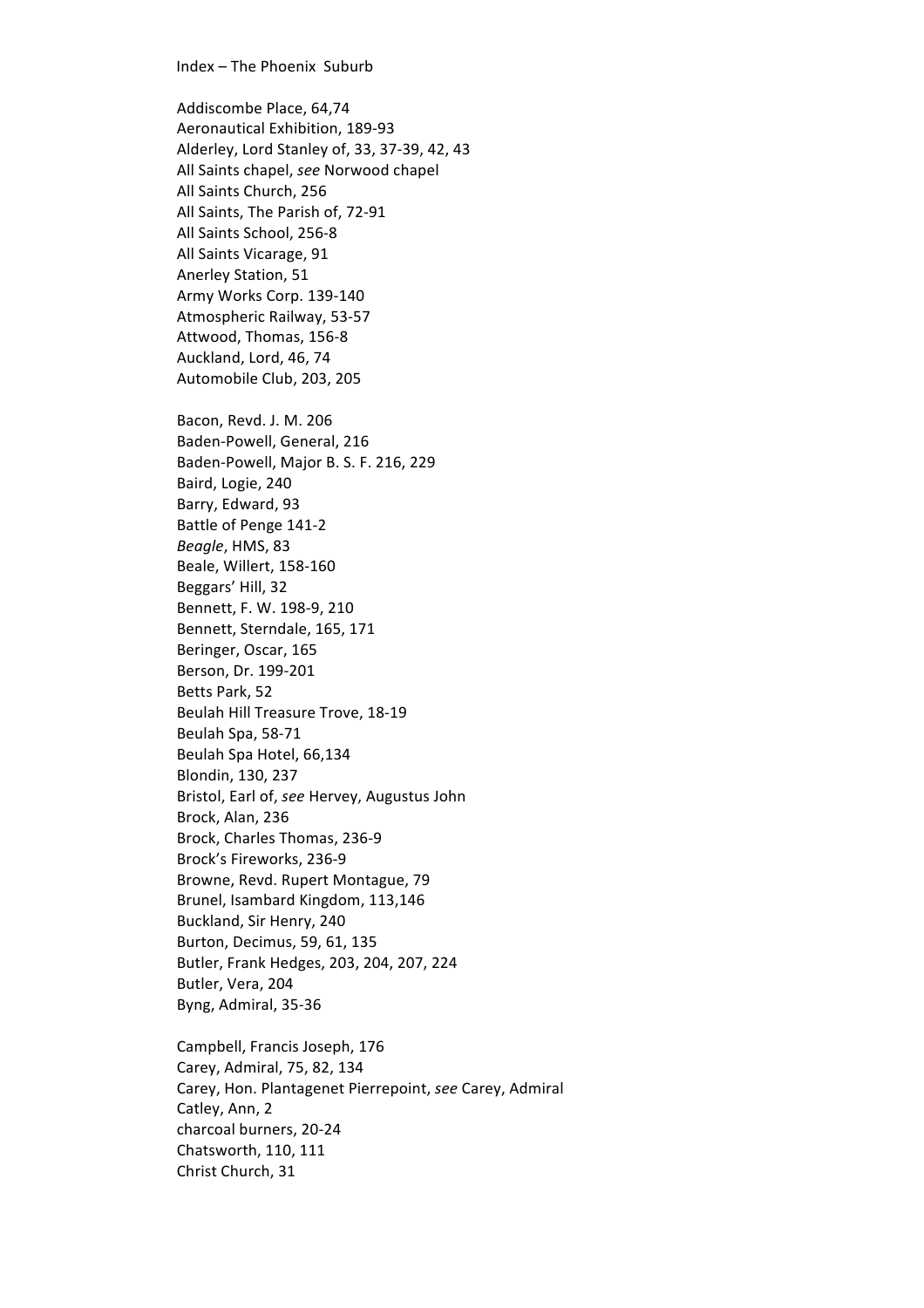Chudleigh, Elizabeth, 33, 34-35 Churchill, Winston, 242 *City of York, 221* Clay, Frederic, 166 Cody, Samuel Franklin 217-219 colliers - see charcoal burners Comper, Sir Ninian, 248 Costa, Michael, 123, 164, 172-5 Coxwell, Henry 183-194, 195-6, 200 Crimea, War in the, 138-144 Croydon Canal, 45-52 Cruickshank, George, 66 Crystal Palace, 92-117, 118-125, 146-155, 235-243 Crystal Palace Hotel 250, 254 Crystal National Recreation Centre, 243 250 Crystal Palace Parade, 92-96 "The Crystal Palace Story", 250 Cubitt, William 54

Dale, Captain, 197-8 Dare, Leona, 195 Dartmouth Arms, 49, 52 Darwin, Charles 83 Deadman's Oak, see Elder Oak Decimus Burton Road, 135 Dickens, Charles 59, 166 Dvorak, Anton, 178

East India Company 64, 74 East, John M., 239 Edinburgh, Duke of, 249, 254 Effingham Lodge, 43 Effra (River), 6, 33 Elder Oak, 12 Emancipation Act, 203 Emancipation Garage, *see* Wood, Robin Empress Josephine, 39

Falkland, Viscount, see Carey, Admiral Finch, Margaret, 28 Fitzroy, Admiral Robert, 83-84, 135 Foord, Alfred Stanley, 70 Fountains, Crystal Palace, 111-114, 146-155 Fox, Henderson & Co., 106, 107, 108

Glaisher, James 185-9, 195, 200-201 Grahame-White, Claude, 227-233 "Grand" Surrey Iron Railway, 50 Great Stake Pit Coppice, 73 Green, Charles, 183-4 Grove, George, 160-1, 162-7, 168-170, 180 gypsies, Norwood, 25-32 Gypsy Queen, *see* Finch, Margaret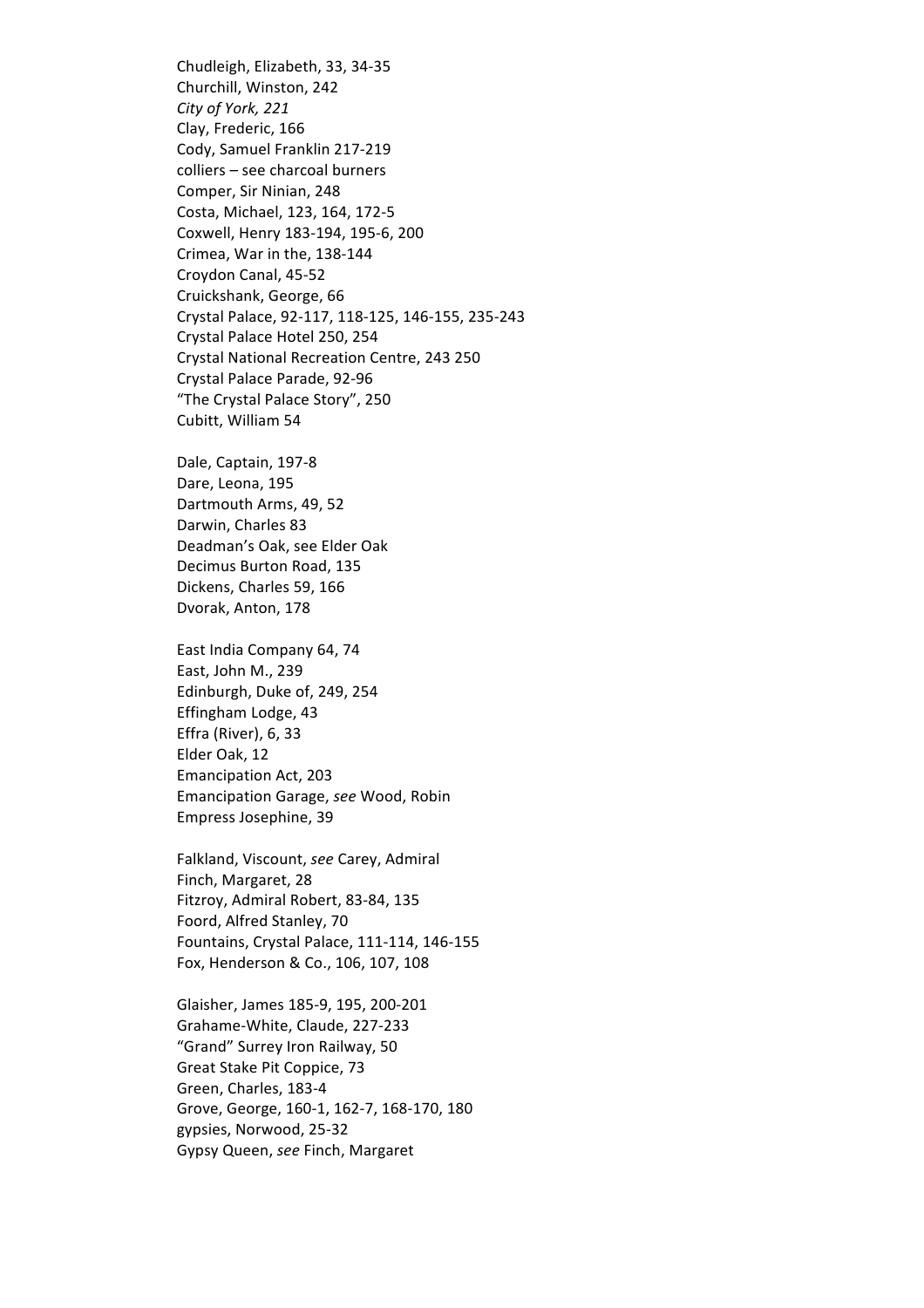Hamilton Flint, Mrs., 247 Handel Festivals, 171-6 Harden, Revd., Edmund, 76, 78-79 Hawkins, Waterhouse, 114-116 Hedgecock, Walter, 90 Held, Leo, 259-61 Henson, W. S., 190-1 Hervey, Augustus John, 33-38 Hetley, Dr. Frederic, 84, 86, 87, 90 High Level Station, 93, 96 Holbrooke, Joseph, 180 Hollins, Alfred, 176-8 Imperial War Museum, 240 Inaugural ceremony, 118-120, 121-5 Inclosure Acts, 1 Jolly Sailor, 17, 50, 52 Jolly Sailor Station, 99 Kennet, Lord, 254 Kingston, Duchess of, *see* Chudleigh Elizabeth Lackcorn, 73 Laing, Samuel, 105-108, 125 Leather Bottle Lane 58, 70 Lind, Jenny, 166, 167-8 Liszt, Abbé, 178 "Little Menlo", 244-5 "Living with the Palace", 254 Lockwood, Revd. J. C., 72 London and Croydon Railway, 51-57, 66, 97 Lv-ee-Moon, 246-7 Lythgoe, 184, 185 *Mammoth,* 221, 223 Manns, August, 160-5, 167, 171, 174, 175-6, 178, 179, 180-182 Marsh, Catherine, 135-145 Maxim, Sir Hiram, 215-217, 229 Maxim's flying machine 216-217 Mellins airship, 209 Mendelssohn-BVatholdy, Felix, 156-8 Micklewright, F. Amphlett, 247 Moro Castle bell, 36 Moy, Thomas, 196 Napoleon III, 154 navvies, 136-145 Nesbitt, Mary, 33-44 New Town housing estate, 79, 120-1 Norwood chapel, 73-91

Norwood Lake, 45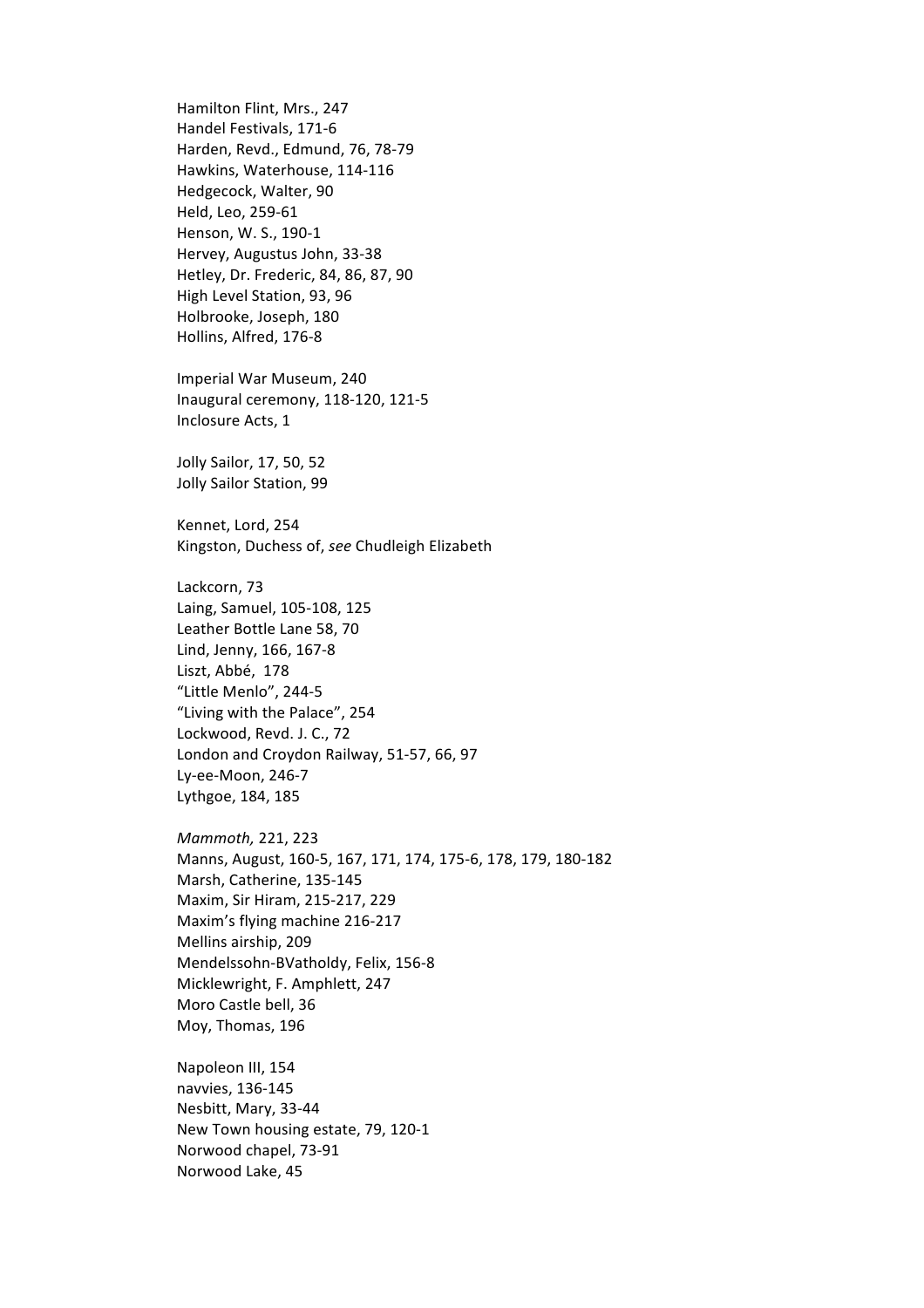Norwood, Massachusetts, 250-1 Norwood Society, 248-263, 264-270 Novello, Clara, 123, 124 *Nulli Secundus,* 218-220

Osler's Crystal Fountain, 128

*"Palace Revolution"* 266,267 Panmore, Lord, 138, 140 Park Hotel, 43 Paxton, Sir Joseph, 125 159-160, 235 Penfold, Thomas, 76 Penny, Mr. 82 Phillips, W. H. 191 Pissaro, Camille, 93

Queen's Silver Jubilee 267-268

Reeves, Sims, 90, 174-5 Rennie, John, 46, 48 Reynolds, Sir Joshua, 44 Rolls, Cj. F., 203, 204 Royal Aero Club, 205, 207, 224, 234 Royal Aeronautical Society, 189 Royal Crystal Palace Hotel, 204 Royal Normal College, 176-7, 181 Ruskin, John, 132

St. James' Chapel, 76, 78 St. John the Evangelist, Parish of, 90 St. Mark's, South Norwood, 90 St. Paul's, Thornton Heath, 90 Santos-Dumont, M., 207-209, 214, 215 Saturday Concerts, 162, 165, 176, 178 Savage, James, 74, 256 Saxe Wyndham, H. 163 Schallehen, Henry, 159, 161-2 Scott Russell, 160, 161, 167 Skeffington, Arthur, 259 Smith College, Massachusetts, 44 Smith, John Davidson, 59 Smithsionian Institute, Washington D.C. 191 smugglers, 24-25 Spencer, Charles, 192 Spencer, Percival, 198, 222 Spencer, Stanley, 198, 199-203, 205, 211-214 Spencer, Viola, 203 Springfield, 59 Spurgeon, Charles Haddon, 126-135 Spurgeon, Susannah, see Thompson, Susannah Spurgeon's College, 82, 132, 134 Stanley, Sir John, see Alderley, Lord Stanley of Stringfellow, John, 190-1, 192 Sullivan, Arthur, 165-170, 179, 180, 245